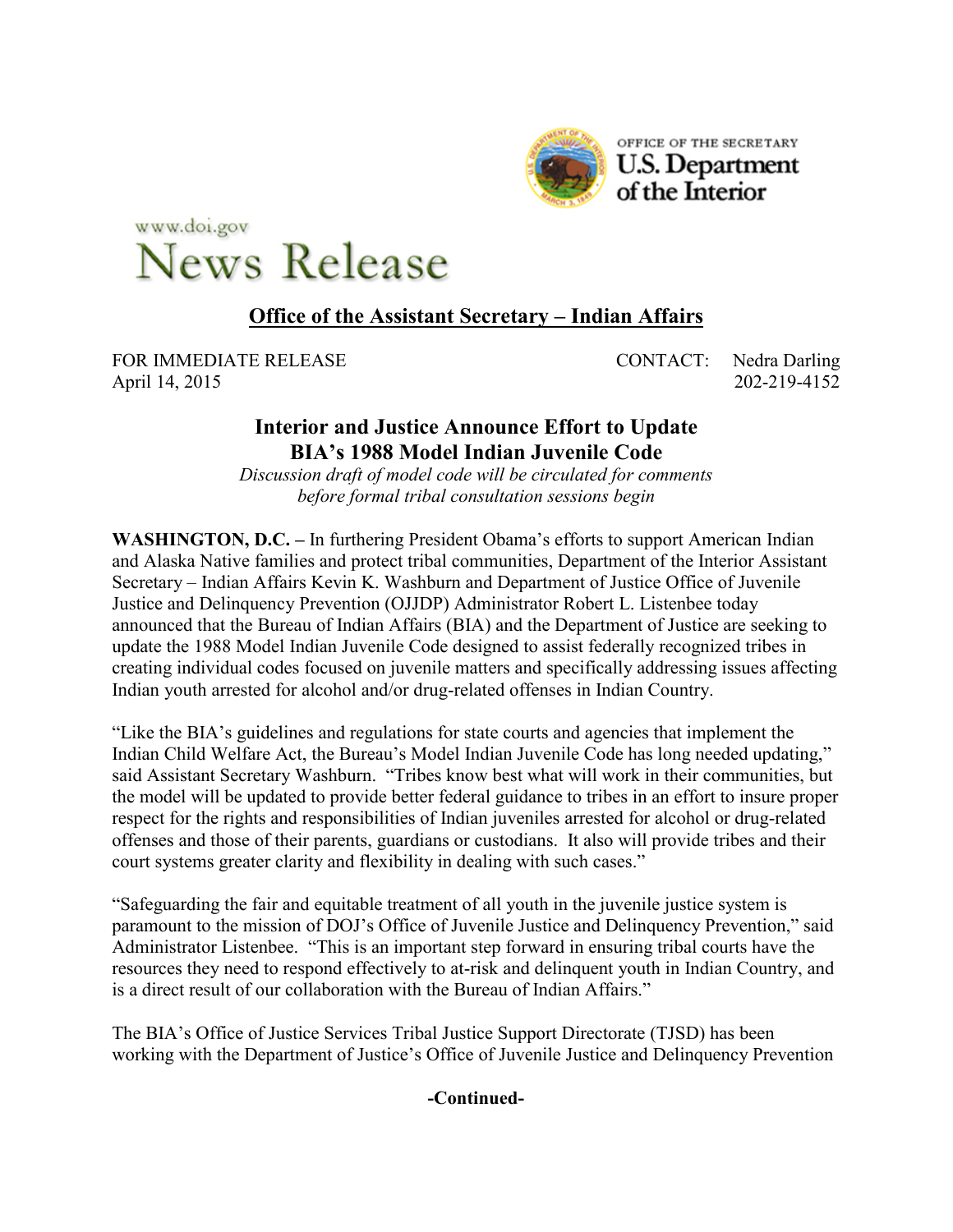## **Page 2 – Model Indian Juvenile Code Update**

since 2012 to update the existing 1988 Model Indian Juvenile Code. That code was published in 1988 following passage of the Juvenile Justice and Delinquency Prevention Act of 1974 (42 U.S.C. 5601 et seq.) and pursuant to the law (25 U.S.C. 2454) directing the Secretary of the Interior to develop a Model Indian Juvenile Code, including provisions relating to the disposition of cases involving Indian youth arrested or detained by BIA or tribal law enforcement for alcohol or drug-related offenses. The Department of Justice's Office of Juvenile Justice and Delinquency Prevention has provided significant insight into the new draft provisions.

The Interior and Justice departments are seeking to develop an updated code that reflects changes in the field of juvenile justice since 1988, particularly with the enactment in 2010 of the Tribal Law and Order Act (P. L. 111-211) and the Patient Protection and Affordable Care Act (P. L. 111-148), and to comply with a provision in a 2011 Indian Alcohol and Substance Abuse Memorandum of Agreement between the Interior and Justice departments to develop such a code in accordance with 25 U.S.C. 2454.

Starting this month, TJSD will circulate a discussion draft embodying an updated Model Indian Juvenile Code to gather comment and suggestions from tribal leaders and interested parties. The discussion draft is based on a Model Juvenile Code developed in 2013 by Professor Ron Whitener of the University of Washington School of Law. Whitener also serves as chairman of the Center of Indigenous Research and Justice in Seattle. This new Model Code has been modified with input from the departments of Justice and Interior and presents a comprehensive and flexible code which encourages the use of alternatives to standard juvenile delinquency, truancy, and child-in-need of services. The Model Code also reflects a core commitment to providing tribes with examples of juvenile statutes designed to assure the fundamental rights of children and their parents, guardians and custodians and focus on allowing the opportunity for restorative diversion at each decision point in the juvenile process.

Professor Whitener presented the discussion draft at the Federal Bar Association's 40<sup>th</sup> Annual Indian Law Conference in Scottsdale, Ariz., on April 9.

TJSD will provide additional opportunities for comments and input from the public at other national American Indian and tribal justice conferences during 2015. These additional opportunities for comment on the discussion draft are slated for the summer and fall of 2015. The exact dates will be published in the near future.

Following this information-gathering phase, TJSD will revise the discussion draft based on the comments and information it has received and publish the new draft in preparation for conducting formal tribal consultation sessions on it.

The Assistant Secretary – Indian Affairs oversees the BIA, which is headed by a director who is responsible for managing day-to-day operations through four offices – Indian Services, Justice Services, Trust Services, and Field Operations. These offices directly administer or fund tribally

### **-Continued-**